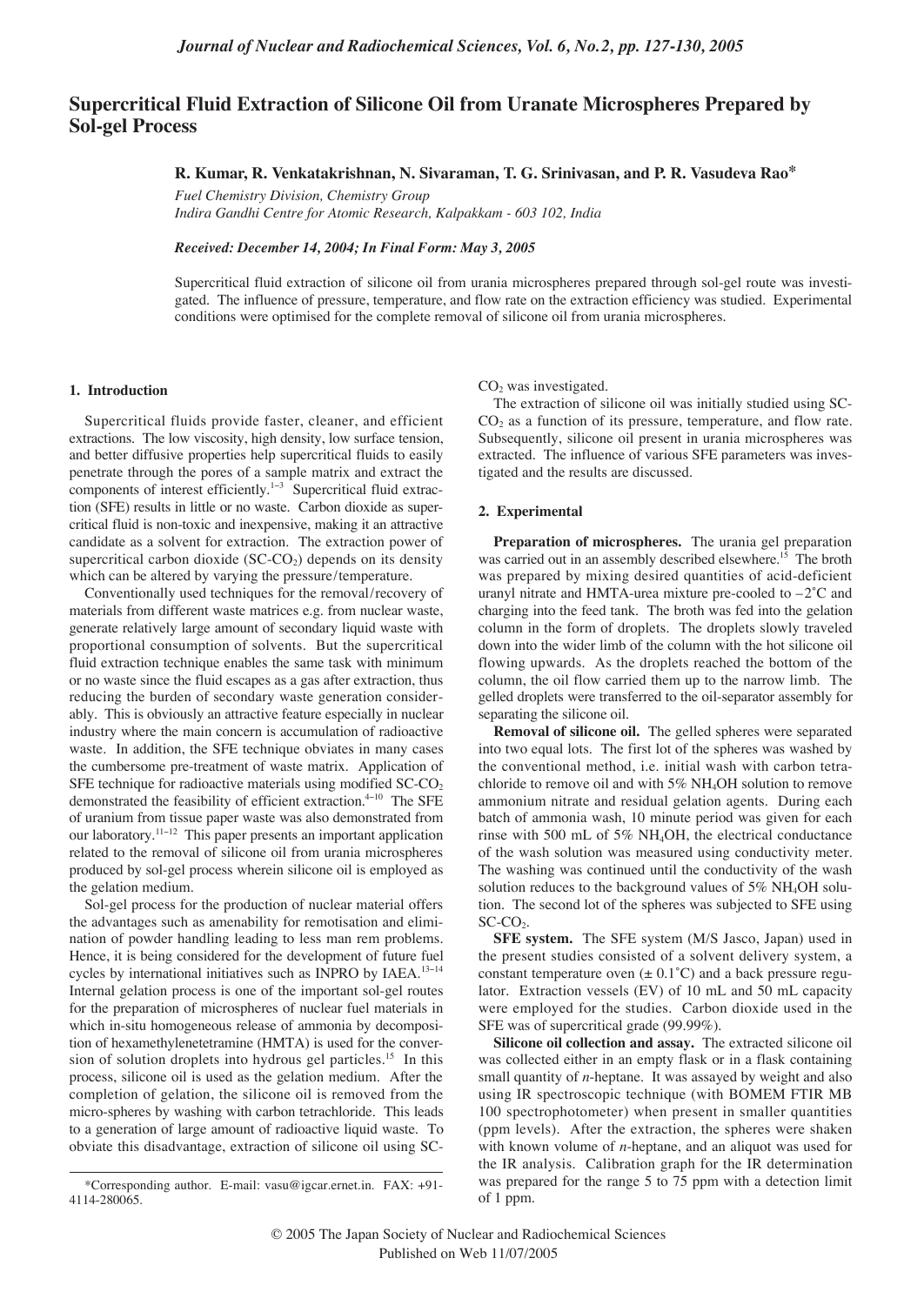**SFE of silicone oil.** The silicone oil and the same present in uranate micro spheres were subjected to SFE in 10 and 50 mL extraction vessels. The extraction was studied as a function of pressure in the range of 100 – 300 bar and in the temperature range of 308 – 323 K. The influence of silicone oil content in the microsphere, extraction vessel capacity and  $SCCO<sub>2</sub>$  flow rate was investigated.

**Preparation of simulated samples of silicone oil in urania microspheres.** A batch of samples were prepared by equilibrating urania microspheres of about  $5 - 10$  g with 1 g of silicone oil in *n*-hexane followed by evaporation of the volatile solvent. Another batch of samples were prepared by equilibrating about 10 g of urania microspheres with different amounts of silicone oil in *n*-hexane followed by evaporation of the volatile solvent, *n*-hexane.

#### **3. Results and Discussion**

**Extraction of silicone oil.** The results on the extraction of silicone oil (5 g) with no matrix present in the 10 mL extraction vessel for various operating pressures using  $SCCO<sub>2</sub>$  are shown in Figure 1. A  $SC-CO<sub>2</sub>$  flow rate of 5 mL/min was employed. Complete extraction was observed in about 20 min when the pressure was about 300 bar. It was about 90% at 250 bar for a similar extraction period. The extraction kinetics was, however, found to be slow at a lower pressure of 100 bar, and about 45% extraction only for a period of 90 min. Increase in pressure leads to higher  $CO<sub>2</sub>$  density resulting in better solubilisation of silicone oil, thus enhancing the extraction kinetics. Accordingly higher pressures are required for faster and complete extraction of silicone oil.

When the same experiment was carried out using 50 mL extraction vessel under similar conditions for the same quantity of oil, extraction was found to be slower and about 100 min extraction period was required for complete removal of silicone oil at a pressure of 250 bar and a flow rate of 5 mL/min with a 50 mL extraction vessel (Figure 2). However, the trend in extraction behavior with pressure variation remains the same, as in the case of 10 mL extraction vessel.

Extraction profiles of 5 g of silicone oil both in 10 and 50 mL capacity extraction vessels were compared. The 10 min extraction with the flow rate of 5 mL/min in 10 mL vessel (five changes of fluid) caused complete extraction whereas the 10 min extraction with the same flow rate in 50 mL extraction vessel (one change of fluid) effected only about 20% extraction. Even though in both the cases, the total amount of  $CO<sub>2</sub>$  was maintained same i.e. 50 mL in 10 min, it had 5 incremental



**Figure 1.** Extraction of silicone oil (no matrix) using SFE. Experimental conditions: SC-CO<sub>2</sub> *P*: 100 – 300 bar, flow rate: 5 mL/min, *T*: 308 K, EV: 10 mL, silicone oil content: 5 g.

extractions in 10 mL EV but only 1 extraction in 50 mL EV in the given 10 min. This observation agrees well with the established fact in the conventional solvent extraction technique that the higher incremental extractions always lead to better extraction efficiency. Hence it suggests that the minimum capacity extraction vessel for the given amount of solute is always preferred for the more efficient and economical supercritical fluid extraction technique.

Better extraction behaviour was observed at lower temperatures i.e. 308 K compared to higher temperature i.e. 323 K (Figure 3). For example, complete extraction of about 1.3 g of silicone oil was observed at 308 K for an extraction period of 140 min. However, only 60% extraction was observed when the extraction temperature was kept at 323 K for the same period. This behaviour is explained by the fact that the density of  $SC\text{-}CO<sub>2</sub>$  is high only at lower temperatures and density decreases with raise in temperature. Hence the solubility of silicone oil in  $SC\text{-}CO<sub>2</sub>$  decreases with raise in temperature.

The extraction of silicone oil was also studied as a function of  $SCCO<sub>2</sub>$  flow rate (Figure 4). Better extraction behaviour was observed at higher flow rates. For example, at 100 bar and 308 K, extraction of about 70% and 45% were observed



**Figure 2.** Extraction of silicone oil using SFE from a larger capacity vessel. Experimental conditions: SC-CO<sub>2</sub> P: 100–250 bar, T: 308 K, flow rate: 2–5 mL/min, EV: 50 mL.



**Figure 3.** Influence of temperature on the extraction of silicone oil. Experimental conditions:  $SC\text{-}CO<sub>2</sub> P: 150 \text{ bar}$ , flow rate: 2 mL/min, EV: 10 mL, silicone oil taken: 1.29 g.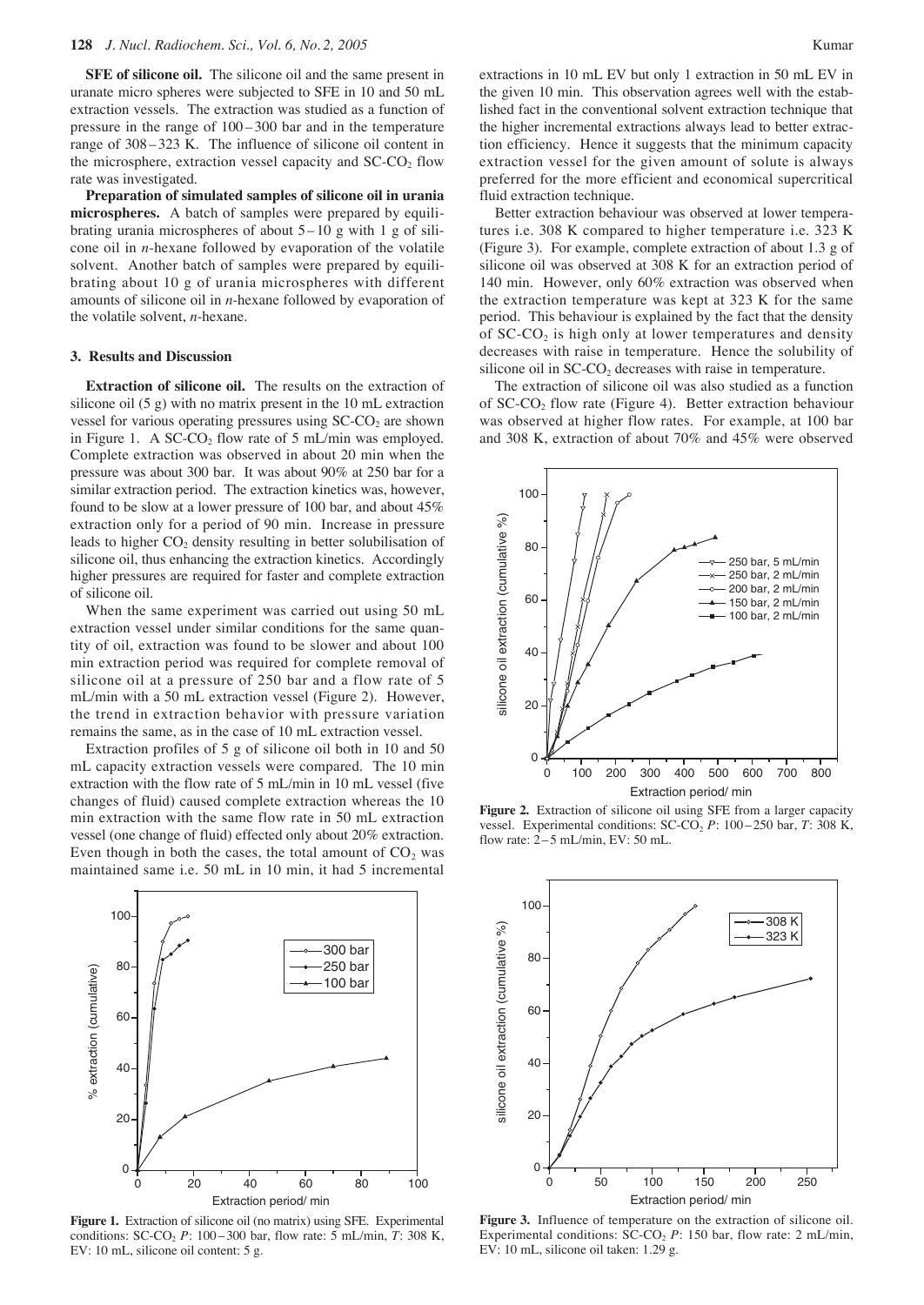

**Figure 4.** Influence of  $SCCO<sub>2</sub>$  flow rate on the extraction efficiency of silicone oil. Experimental conditions: SC-CO<sub>2</sub> P: 100 bar, T: 308 K, EV: 10 mL, silicone oil employed: 3.5 g.

for a flow rate of 5 and 2 mL/min, respectively. Thus higher operating  $SC\text{-}CO<sub>2</sub>$  flow rate is essential for faster removal of silicone oil. It is also illustrated (Figure 2) with a 50 mL capacity extraction vessel.

**Extraction of silicone oil from spheres.** Initially the gelled spheres were directly subjected to SFE extraction in the pressure range of 73 – 300 bar at 308 K. It was observed that the spheres in the extraction vessel crumbled during extraction. Initially this was assumed to be due to the extraction of the residual gelation agents, HMTA-urea along with the silicone oil from the soft wet gels. Subsequently, the gelled spheres were washed with 5% NH4OH solution and the complete removal of gelating agents was ensured by measuring the electrical conductance of the wash solution. It was observed again that the spheres got crumbled during the extraction despite ammonia wash. Thus it is evident from these studies that the wet gels are not suitable for extraction under the SFE conditions. The microspheres prepared are intended to be used for the fabrication of sphere pac fuel pins for the fast reactors. The crack or crumbling of spheres is undesirable as it will create small particles or powders and thereby we lose one of the main advantage of the sol-gel process i.e. elimination of powder handling. Thus it is essential to maintain the integrity of spheres during extraction.

Therefore the spheres were washed with NH<sub>4</sub>OH and then dried in an oven at 373 K for 12 hours and the dried spheres were then subjected to SFE. The sphere integrity was now observed to be intact under these experimental conditions. The results of the experiment on the extraction of silicone oil from microspheres are shown in Figure 5. About 2 g of oil was extracted completely in about 50 min at a pressure of 300 bar from about 12 g of spheres. Silicone oil content after extraction was found to be as low as 7 ppm in a typical run where 12 g of sphere was loaded in 10 mL extraction vessel with 5  $mL/min CO<sub>2</sub> pumping.$  The typical extraction period was about 60 min. About 200 g of spheres were subsequently processed in three batches using 50 mL capacity vessel at a SC-CO<sub>2</sub> flow rate of 5 mL/min. Complete extraction of silicone oil from microspheres was ensured by IR spectroscopic analysis  $\left($  < 7 ppm). The extracted quantity of silicone oil from the microsphere was found to be about 16%.

The results on the influence of silicone oil content in the microsphere (simulated samples) on the extraction efficiency are presented in Figures 6 and 7. A small variation in the rate of extraction was observed. For example, silicone oil from 10% oil loaded sample was extracted at a relatively faster rate



**Figure 5.** Extraction of silicone oil from urania microspheres. Experimental conditions:  $SC\text{-}CO<sub>2</sub>$  flow rate: 5 mL/min, EV: 10 mL.



**Figure 6.** Influence of silicone oil content in urania microsphere. Experimental conditions: SC-CO<sub>2</sub> P: 250 bar, flow rate: 5 mL/min, T: 308 K, EV: 10 mL.



Figure 7. Extraction of silicone oil from urania microspheres. SC-CO<sub>2</sub> *P*: 300 bar, flow rate: 3 mL/min, *T*: 308 K, EV: 10 mL, 10 g of spheres employed.